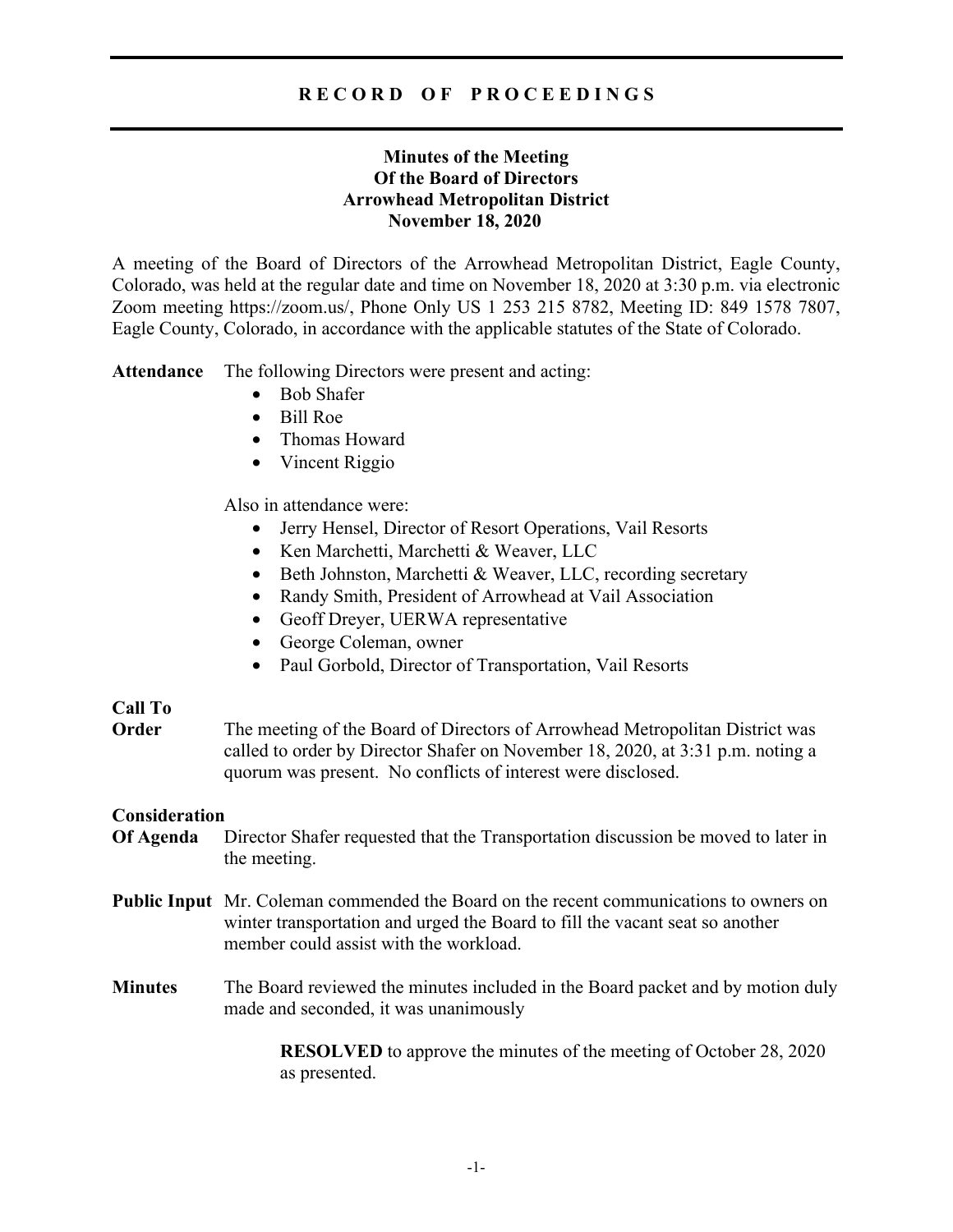#### **Arrowhead Metropolitan District Board of Directors November 18, 2020 Meeting Minutes**

#### **Aqua Sierra**

**Agreement** Mr. Hensel reviewed the agreement included in the packet noting that the increase was due to a compressor rebuild and addition of fish stocking. Discussion on the agreement continued on fish stocking and possibly splitting some costs with the Riverdance HOA. Following discussion, and upon motion duly made and seconded, it was unanimously

> **RESOLVED** to approve the Aqua Sierra Agreement for 2021 less \$3230 for fish stocking.

#### **Accounts**

**Payable** Ms. Johnston confirmed that an updated Accounts Payable report was emailed out to all Board members prior to the meeting.Director Shafer reviewed the Accounts Payable list and payables procedure. Following discussion and by motion duly made and seconded, it was unanimously

**RESOLVED** to approve the updated accounts payable list.

#### **Encroachment**

**Agreement** Mr. Hensel presented the Encroachment License Agreement submitted for 57 McCoy Creek Drive explaining that the owner wanted to build an above ground deck within the Arrowhead maintenance easement area over the Riverdance recirculation pond and there were no foreseeable issues. Discussion continued on limitations of the agreement and potential obstacles to pond maintenance in the future. The Board requested that a list of approved encroachments be included with any new encroachment requests. Following discussion and upon motion duly made and seconded, it was unanimously

> **RESOLVED** to approve the Encroachment License Agreement for 57 McCoy Creek Drive as presented.

# **Bachelor Springs**

## **Parking**

- **Spaces** Mr. Dreyer gave background on the Bachelor Springs parking lot and spaces that were conveyed to the District for snow removal. Mr. Dreyer explained that about a year ago, new guest parking spaces were created when the previous spaces were removed for community improvements and that the new spaces needed to be conveyed to the District. Mr. Dreyer stressed that the spaces would not increase snow removal for Bachelor Springs and discussion continued with concerns on snow storage areas. Following discussion, the Board requested that Mr. Dreyer move forward with the next steps for conveyance.
- **Action List** The Board reviewed the action list in the packet:
	- Completed projects can be removed.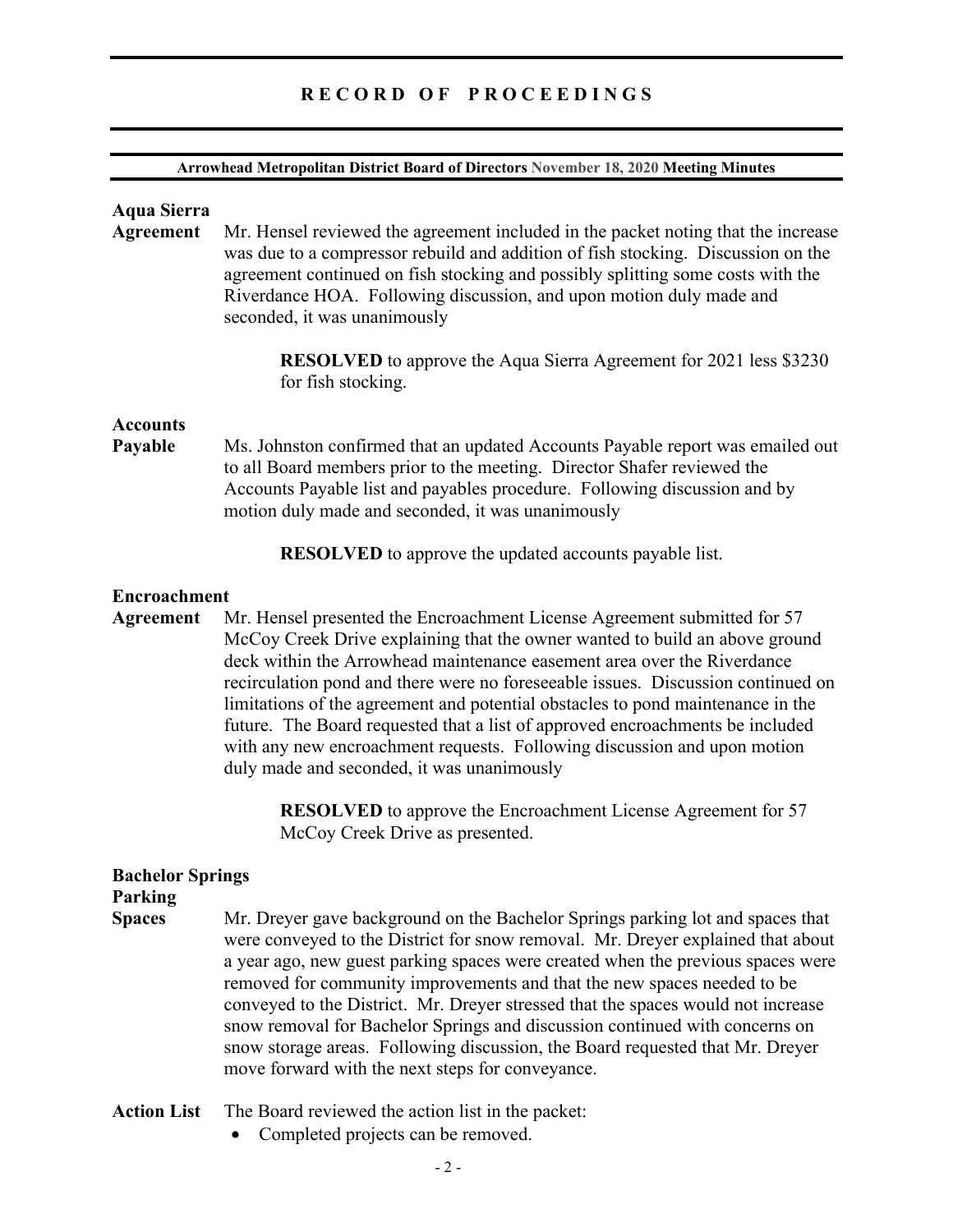#### **Arrowhead Metropolitan District Board of Directors November 18, 2020 Meeting Minutes**

- The Management Agreement is still in review at Vail Resorts legal.
- The Board offered several suggestions for following up on DRC projects to ensure sales tax is being collected on construction projects. Mr. Smith suggested requesting and reviewing DRC minutes for approved projects.
- Add paving of pathways on Arrowhead Drive between Aspen Ridge & Aspen Meadow to action list for next spring.
- There was general discussion on Public Safety issues and Mr. Smith reviewed his on-going communications with Public Safety management. The Board requested that Director Riggio be included in any future safety committee meetings.
- Director Roe is working on the 2021 Operations plan and requested a summary of capital projects.

### **Transportation**

**Service** Director Shafer reviewed the communication sent to owners with the transportation service schedule, capacity limits and COVID protocols. Director Shafer reported that continued outreach and communications would be sent by AVA, the Alpine Club and other methods to ensure the community is informed.

> Mr. Gorbold reviewed anticipated transportation service for Arrowhead. Transportation staffing was discussed with Mr. Gorbold indicating that call center volume was a concern so people would be directed to use the Village Connect app as much as possible and evening Beaver Creek service may not be available due to staffing constraints. There was discussion on the evening service and communications to rentals and guests.

> Director Howard reported that the transportation agreement was anticipated to be done by early next week. Once it is sent to the District, he requested that Jim Collins review it then work with Director Howard to be sure it is acceptable to the District before sending to the rest of the Board for review.

**UERWA** Mr. Dreyer reviewed the minutes included in the packet:

- The UERWA passed a Resolution of Support for Ballot Issue A.
- In person meetings were still on hold.
- The UERWA \$30 million Bond issue was completed.
- Environmental issues surrounding the  $3<sup>rd</sup>$  lane to I-70 re being considered.

**AVA Update** Mr. Smith reviewed the following activity for Arrowhead at Vail Association:

- AVA is sending a community survey next spring if the District would like to add any questions.
- Sixty-six transactions closed through October and 10 more are anticipated to close before the end of the year.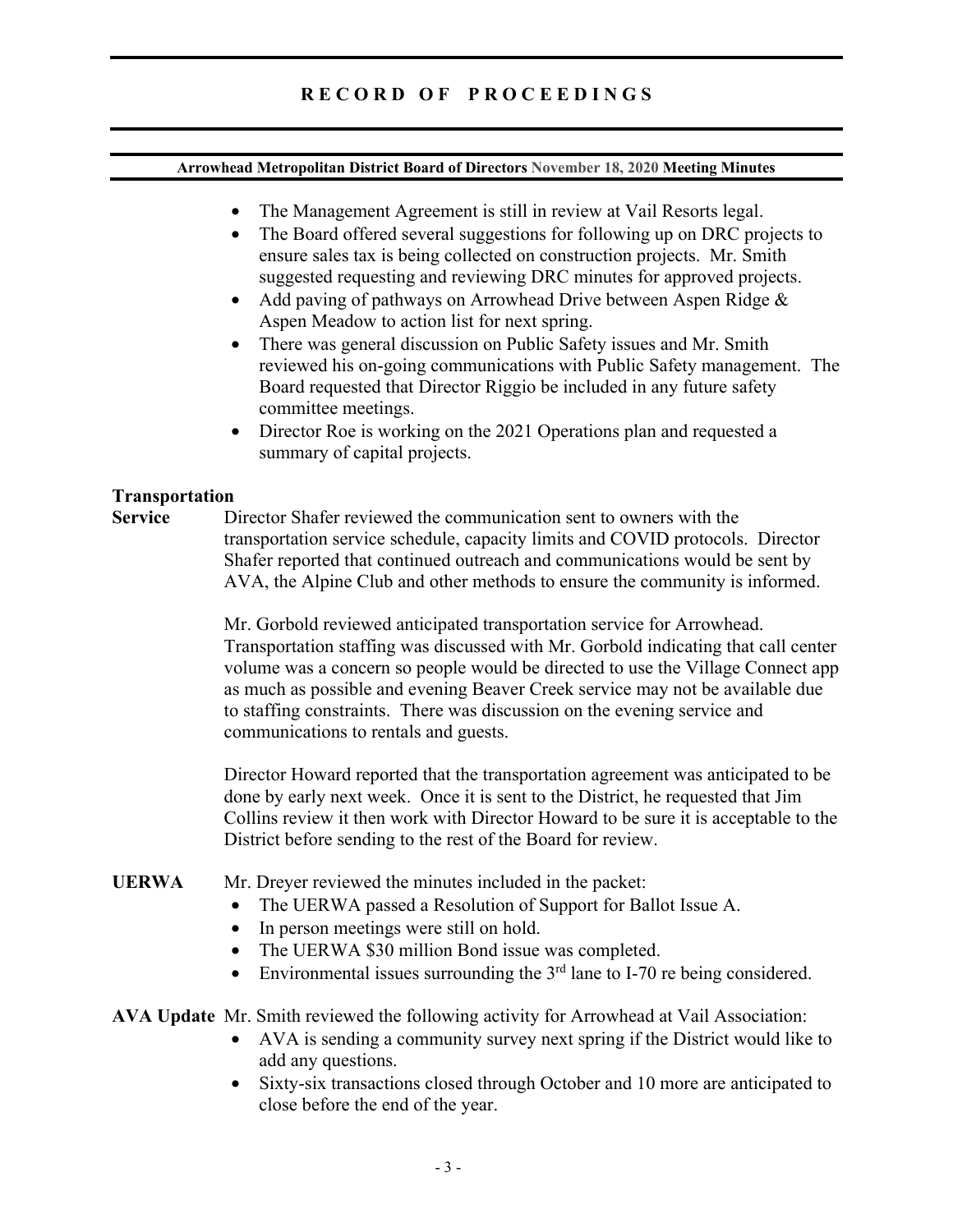# **Arrowhead Metropolitan District Board of Directors November 18, 2020 Meeting Minutes**  • Inquiries to improve cell service in Arrowhead are underway however there has been little or no response from carriers so far. • Ms. Guerriero met with AVA and a response to the Cresta Road letter is in process. **Operations Report** Mr. Hensel reported: Maintenance leadership in Arrowhead is changing and some staff positions still need filled. • The new light pole is installed and some of the test lighting needs to be redirected or shielded. • All District equipment is serviced and ready to go. • Vail Resorts intends to run Chair 12 until 4 or 4:30 for uploads from Beaver Creek to Arrowhead and Bachelor Gulch. Snow is being made on the skiways to provide skiable terrain between the resorts and decrease demand on buses. • Missing water covers on Cresta Road will be replaced. • Doggie bag stations have been received and will be installed along Highway 6. **Roundabout Update** Director Shafer reported that the traffic study was completed and the permit application was sent to CDOT on November 2. Director Shafer said there would be a meeting with Ms. McDowell and Alpine Engineering to determine next steps and a timeline. The Board requested that Ms. McDowell be invited to the December meeting to give a brief update on the project. **Financial Statements & Amendment B** Mr. Marchetti reviewed the financial statements included in the packet noting

- there was nothing significant to report. There was general discussion on the Gallagher Amendment repeal and the effect on the District. Mr. Marchetti reported that the Residential Assessment Rate is expected to stay at 7.15% and, if property values increase as projected, the District may be able to further reduce the mill levy if sales tax revenues come in as expected.
- **Sales Tax** Director Shafer and Mr. Marchetti reviewed the sales tax collections to date and the report included in the meeting packet. Mr. Marchetti reviewed the meeting with the general contractor for the Country Club of the Rockies remodel explaining that they were informing sub-contractors of the correct sales tax rates and agreed to send a list of sub-contractors to the District for monitoring. There was discussion on how to determine if short term rentals are reporting and how to identify them for follow up.